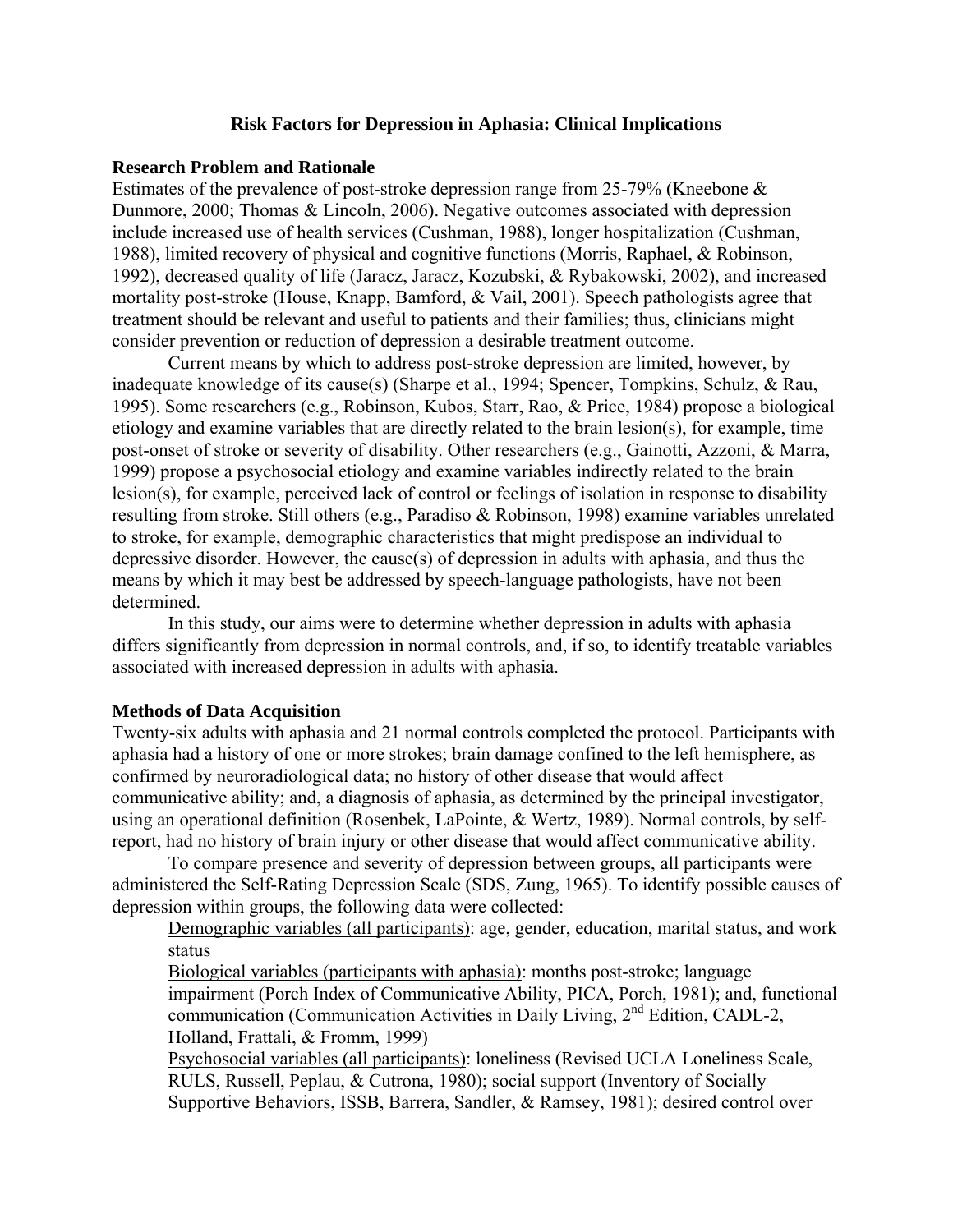everyday events (Desired Control Scale, Short Form, DCS-SF, Reid & Zeigler, 1981); and, recent life events experienced (Recent Life Changes Questionnaire, RLCQ, Rahe, 1975)

To determine differences in continuous variables between groups, to examine relationships between discrete variables and severity of depression within groups, and to examine relationships between continuous variables and presence of depression within groups, independent samples *t*-tests were used. To determine differences in discrete variables between groups and to examine relationships between discrete variables and presence of depression within groups, chi-square tests were used. To examine relationships between continuous variables and severity of depression within groups, bivariate correlational analyses were performed. For this pilot study, an alpha level of .05 was used to establish statistical significance.

#### **Results and Analysis**

Table 1 shows demographic information for all participants. Significantly more normal controls were female, and significantly more normal controls were employed. Table 2 shows strokerelated biological variables for participants with aphasia. Participants ranged from early to late post-onset of stroke and from moderately severe to mild communicative disability. Table 3 shows psychosocial variables for all participants. Participants with aphasia reported greater loneliness than normal controls.

Table 4 shows that participants with aphasia did not differ significantly from normal controls in presence or severity of depression. However, Tables 5 and 6 show that possible causes of depression differed between groups.

For normal controls, the demographic variable of work status and the psychosocial variable of loneliness were significant factors in severity of depressive symptomatology (Table 5). The psychosocial variable of loneliness was also a significant factor in the presence of clinically significant depression, as was the demographic variable of gender (Table 6).

For participants with aphasia, the biological variables months post-stroke and severity of language impairment and the psychosocial variable of loneliness were significant factors in severity of depressive symptomatology (Table 5). The biological variables months post-stroke and severity of language impairment and the psychosocial variable loneliness were also significant factors in the presence of clinically significant depression, as was the psychosocial variable desired control over everyday events (Table 6). No demographic variables were significantly related with depression in our sample of adults with aphasia.

#### **Conclusions**

In this study, adults with aphasia did not differ from normal controls in presence or severity of depression, but instead differed in its possible causes. In our normal controls, demographic variables – being male and being employed – were significant factors in depression. Because our samples differed significantly in gender and work status, further study is need to conclude a differential influence of these variables on depression in adults with aphasia. In our adults with aphasia, biological variables – longer time post-onset and greater severity of language impairment – were significant factors in depression. In both groups, the psychosocial variable frequency of social support was not significant. However, in both groups, loneliness was a significant factor in depression. And, our adults with aphasia reported greater loneliness than our normal controls. Finally, in both groups, the psychosocial variable number of recent life events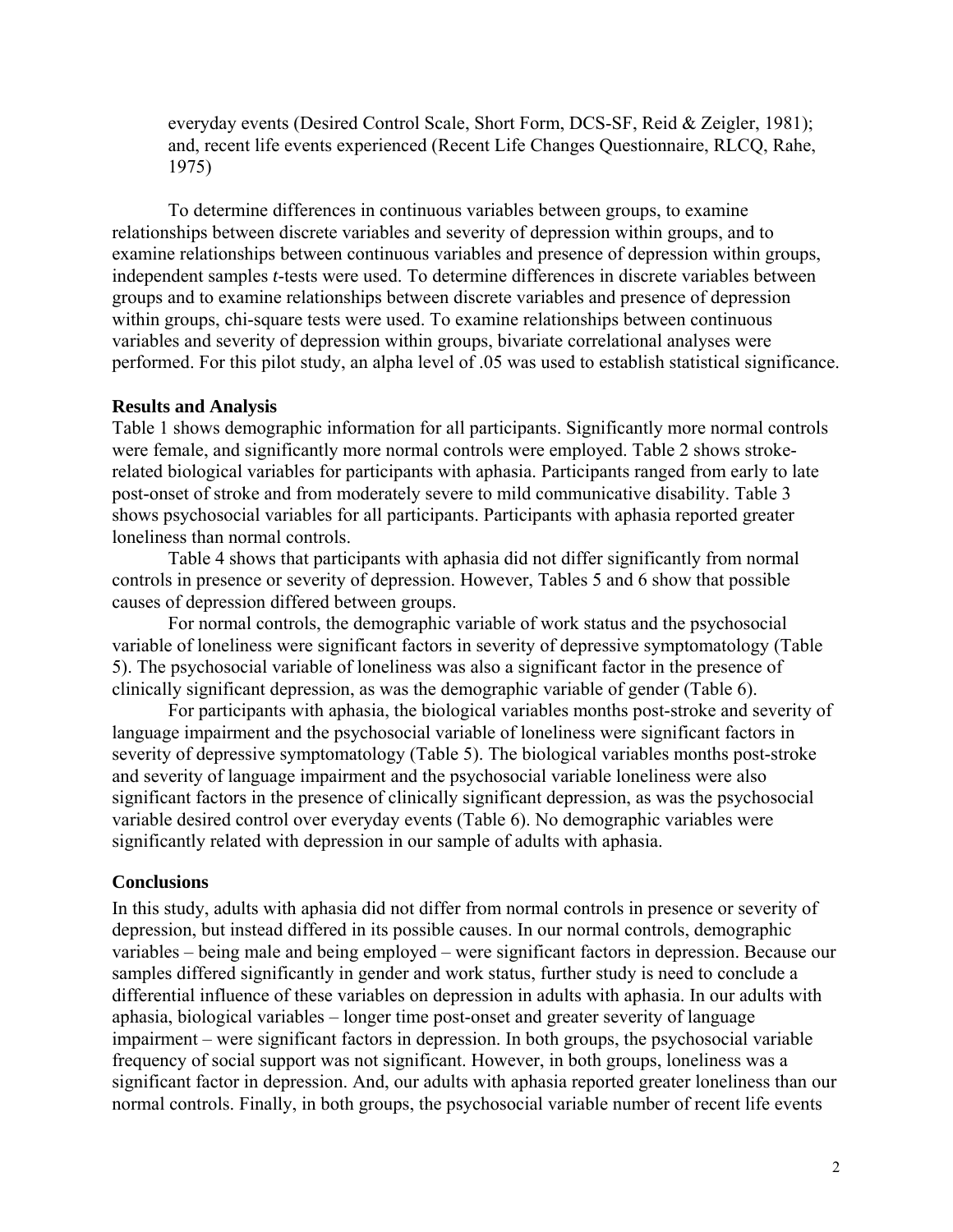experienced was not significant. However, in our adults with aphasia, perceived lack of control over everyday events was a significant factor in the presence of clinically significant depression.

### **Clinical Implications**

One third of adults with aphasia in our sample appear at risk for clinically significant depression. Treatment of depression with psychotherapy and/or pharmacotherapy can greatly improve rehabilitation outcomes (Bates et al., 2005). Thus, routine screening for depression in adults with aphasia is recommended. Because our data indicate that presence and severity of depression in aphasia may increase with time, early intervention seems prudent.

Validation of our results with samples large enough to permit causal modeling techniques may advocate a broader focus for aphasia therapy. Traditional therapy targets external, behavioral components of communication by improving patients' language skills. In our participants with aphasia, depression was associated with severity of language impairment. Thus, traditional therapy may also address depression. However, depression was also associated with loneliness and perceived lack of control over everyday events, which may represent an emotional response to communicative disability resulting from stroke. Thus, nontraditional therapy directed at internal, psychological constructs – perhaps at improving patients' feelings of fitting with and being a valued part of a group or environment (Hagerty, Lynch-Sauer, Patusky, Bouwsema, & Collier, 1992) or at increasing their sense of control (Renwick, Brown, & Raphael, 2000) – may also be warranted.

#### **References**

- Barrera, M., Sandler, I. N., & Ramsey, T. B. (1981). Preliminary development of a scale of social support: Studies on college students. *American Journal of Community Psychology, 9,* 435-447.
- Bates, B., Choi, J. Y., Duncan, P. W., Glasberg, J. J., Graham, G. D., Katz, R. C., Lamberty, K., Reker, D., & Zorowitz, R. (2005). Veterans Affairs/Department of Defense clinical practice guideline for the management of adult stroke rehabilitation care: Executive summary. *Stroke, 36,* 2049-2056.
- Cushman, L. (1988). Secondary neuropsychiatric complications in stroke: Implications for acute care. *Archives of Physical Medicine and Rehabilitation, 69,* 877-879.
- Gainotti, G., Azzoni, A., & Marra, C. (1999). Frequency, phenomenology and anatomicalclinical correlates of major post-stroke depression. *British Journal of Psychiatry, 175,* 163-167.
- Hagerty, B. M. K., Lynch-Sauer, J., Patusky, K. L., Bouwsema, M., & Collier, P. (1992). Sense of belonging: A vital mental health concept. *Archives of Psychiatric Nursing, 6,* 172-177.
- Holland, A. L., Frattali, C., & Fromm, D. (1999). *Communication activities of daily living Second edition.* Austin: Pro-ed.
- House, A., Knapp, B., Bamford, J., & Vail, A. (2001). Mortality at 12 and 24 months after stroke may be associated with depressive symptoms at 1 month. *Stroke, 32,* 696-701.
- Jaracz, K., Jaracz, J., Kozubski, W., & Rybakowski, J. K. (2002). Post-stroke quality of life and depression. *Acta Neuropsychiatrica Scandinavica, 14,* 219-225.
- Kneebone, I. I., & Dunmore, E. (2000). Psychological management of post-stroke depression. *British Journal of Clinical Psychology, 39,* 53-65.
- Morris, P. L. P., Raphael, B., & Robinson, R. G. (1992). Clinical depression is associated with impaired recovery from stroke. *Medical Journal of Australia, 157,* 239-242.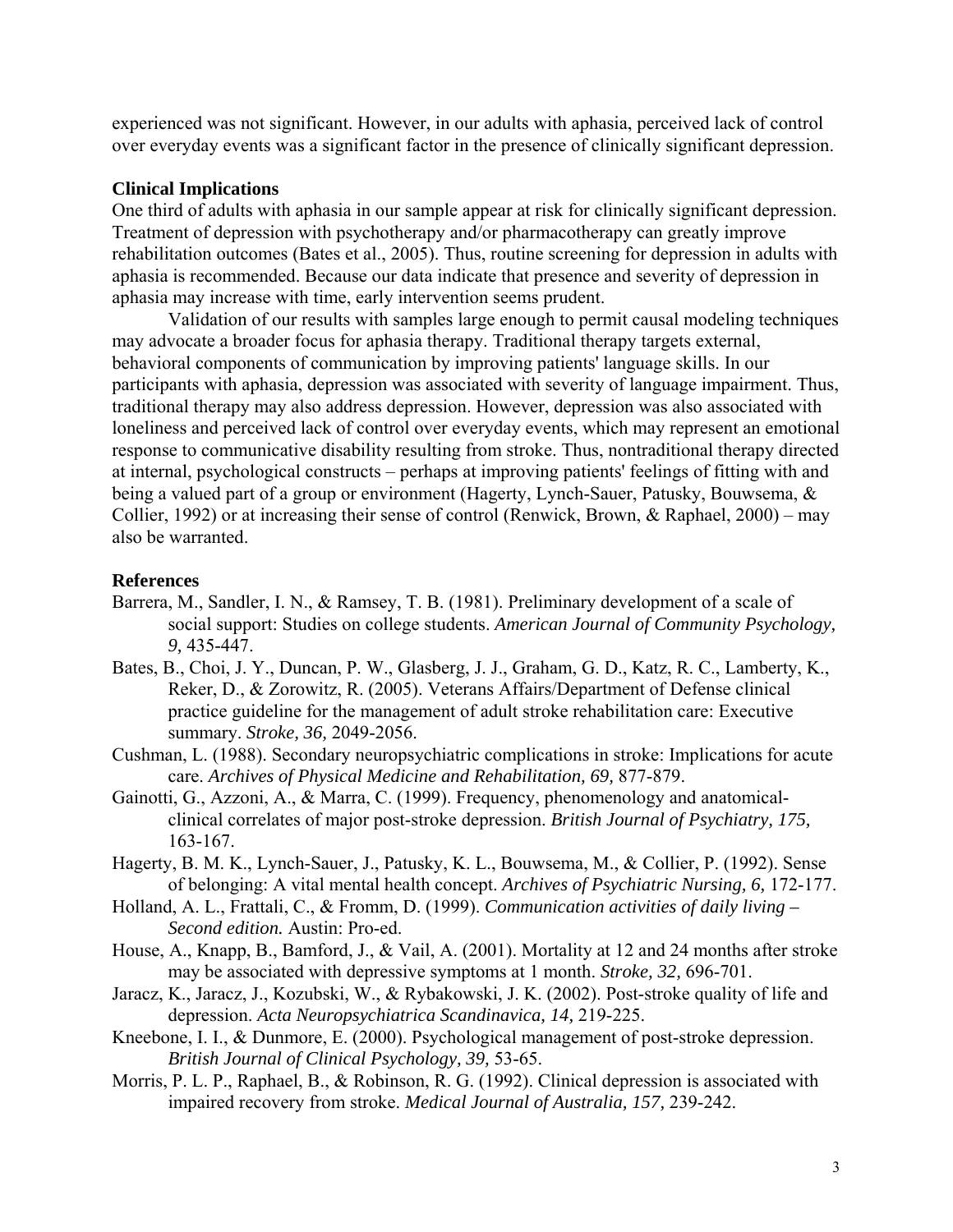- Paradiso, S., & Robinson, R. G. (1998). Gender differences in poststroke depression. *The Journal of Neuropsychiatry and Clinical Neurosciences, 10,* 41-47.
- Porch, B. E. (1981). *Porch index of communicative ability 3rd edition.* Palo Alto, CA: Consulting Psychologists Press.
- Rahe, R. H. (1975). Epidemiological studies of life change and illness. *International Journal of Psychiatric Medicine, 6,* 133-146.
- Reid, D. W., & Zeigler, M. (1981). The Desired Control Measure and adjustment among the elderly. In H. M. Lefcourt (Ed.), *Research with the locus of control construct* (Vol. 1). New York: Academic Press, pp. 127-157.
- Renwick, R., Brown, I., & Raphael, D. (2000). Person-centered quality of life contributions from Canada to an international understanding. In R. Schalock and K. Keith (Eds.), *Crosscultural perspectives on quality of life* (pp. 5-21). Washington, DC: American Association on Mental Retardation.
- Robinson, R. G., Kubos, K. L., Starr, L. B., Rao, K., & Price, T. R. (1984). Mood disorders in stroke patients. Importance of location of lesion. *Brain, 107,* 81-93.
- Rosenbek, J. C., LaPointe, L. L., & Wertz, R. T. (1989). Aphasia: A clinical approach. Austin, TX: Pro-ed, p.53.
- Russell, D., Peplau, L. A., & Cutrona, C. E. (1980). The revised UCLA loneliness scale: Concurrent and discriminant validity evidence. *Journal of Personality and Social Psychology, 39,* 472-480.
- Sharpe, M., Hawton, K., Seagroatt, V., Bamford, J., House, A., Molyneux, A., Sandercock, P., & Warlow, C. (1994). Depressive disorders in long-term survivors of stroke: Associations with demographic and social factors, functional status, and brain lesion volume. *British Journal of Psychiatry, 164,* 380-386.
- Spencer, K. A., Tompkins, C. A., Schulz, R., & Rau, M. T. (1995). The psychosocial outcomes of stroke: A longitudinal study of depression risk. *Clinical Aphasiology, 23,* 9-23.
- Thomas, S. A., & Lincoln, N. B. (2006). Factors relating to depression after stroke. *British Journal of Clinical Psychology, 45,* 46-91.
- Zung, W. W. K. (1965). A self-rating depression scale. *Archives of General Psychiatry, 12,* 63- 70.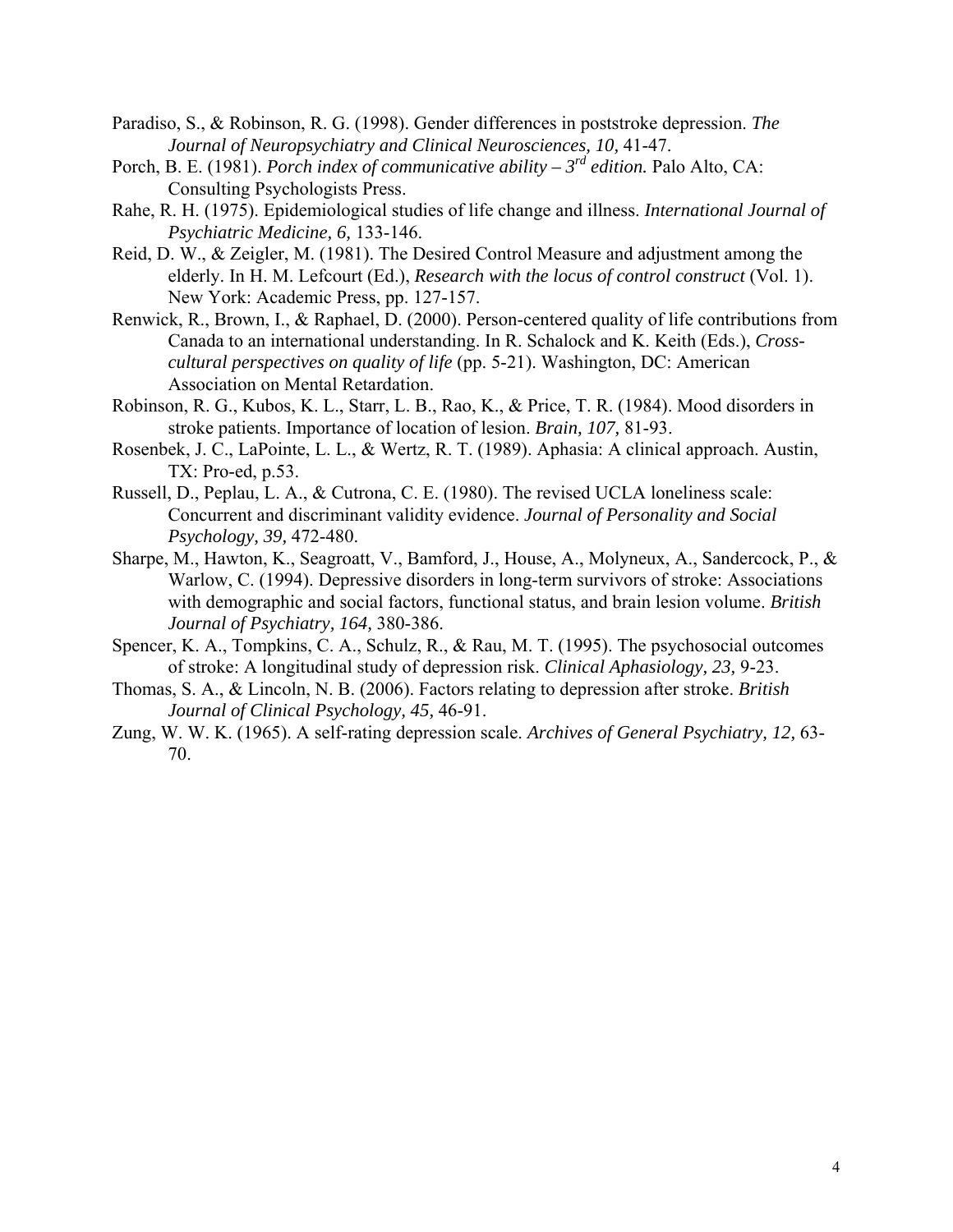# Demographic variables: All participants

| <b>Variable</b>       |      |            |           |           |                            |
|-----------------------|------|------------|-----------|-----------|----------------------------|
| Age (Years)           |      | Mean       | Range     | SD        | Difference                 |
| Participants          | with | 56.31      | $41 - 77$ | 9.69      | $t(45) = 1.42, p =$        |
| aphasia               |      |            |           |           | .164                       |
| Normal controls       |      | 52.67      | $42 - 76$ | 7.46      |                            |
|                       |      |            |           |           |                            |
| Education (Years)     |      | Mean       | Range     | <b>SD</b> |                            |
| Participants          | with | 14.46      | $10 - 18$ | 2.20      | $t(45) = .58, p = .564$    |
| aphasia               |      |            |           |           |                            |
| Normal controls       |      | 14.83      | $12 - 20$ | 2.16      |                            |
|                       |      |            |           |           |                            |
| Gender*               |      | % Female   |           |           |                            |
| Participants          | with | 8          |           |           | $\chi^2$ = 11.60, p = .001 |
| aphasia               |      |            |           |           |                            |
| Normal controls       |      | 52         |           |           |                            |
|                       |      |            |           |           |                            |
| <b>Marital Status</b> |      | % Married  |           |           |                            |
| Participants          | with | 54         |           |           | $\chi^2 = .01, p = .920$   |
| aphasia               |      |            |           |           |                            |
| Normal controls       |      | 52         |           |           |                            |
|                       |      |            |           |           |                            |
| Work Status*          |      | % Employed |           |           |                            |
| Participants          | with | 4          |           |           | $\chi^2$ = 32.33, p = .000 |
| aphasia               |      |            |           |           |                            |
| Normal controls       |      | 86         |           |           |                            |

\*Differences between groups are statistically significant.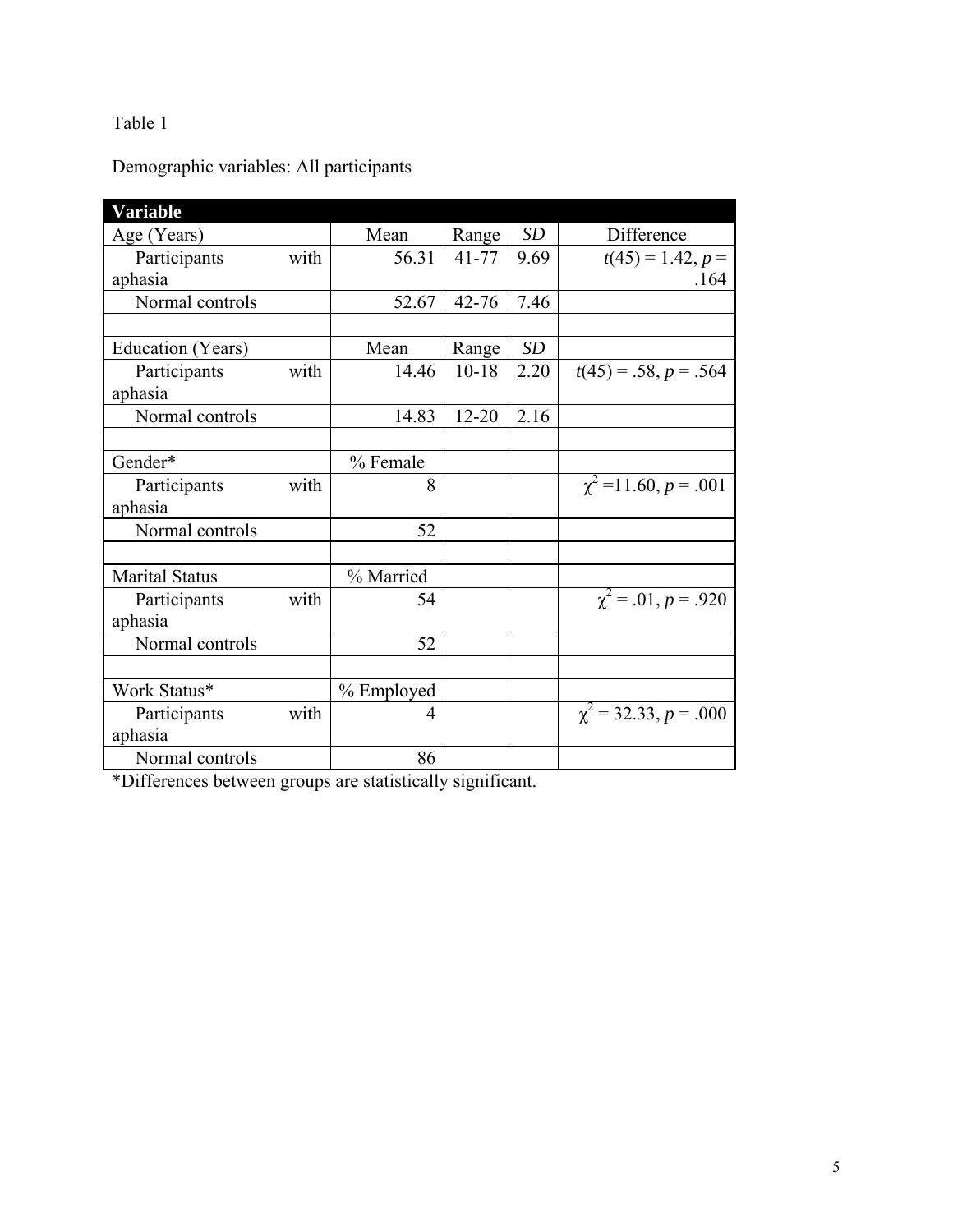Biological variables: Participants with aphasia

| <b>Variable</b>                             | <b>Mean</b> | Range      | SD    |
|---------------------------------------------|-------------|------------|-------|
| <b>Months Post Stroke</b>                   | 38.08       | $1 - 120$  | 35.52 |
|                                             |             |            |       |
| Language Impairment (PICA, 1-16 scale)      | 11.88       | 8.78-14.25 | 1.65  |
|                                             |             |            |       |
| Communication (CADL-2, 0-100)<br>Functional | 83.85       | 60-96      | 10.95 |
| scale)                                      |             |            |       |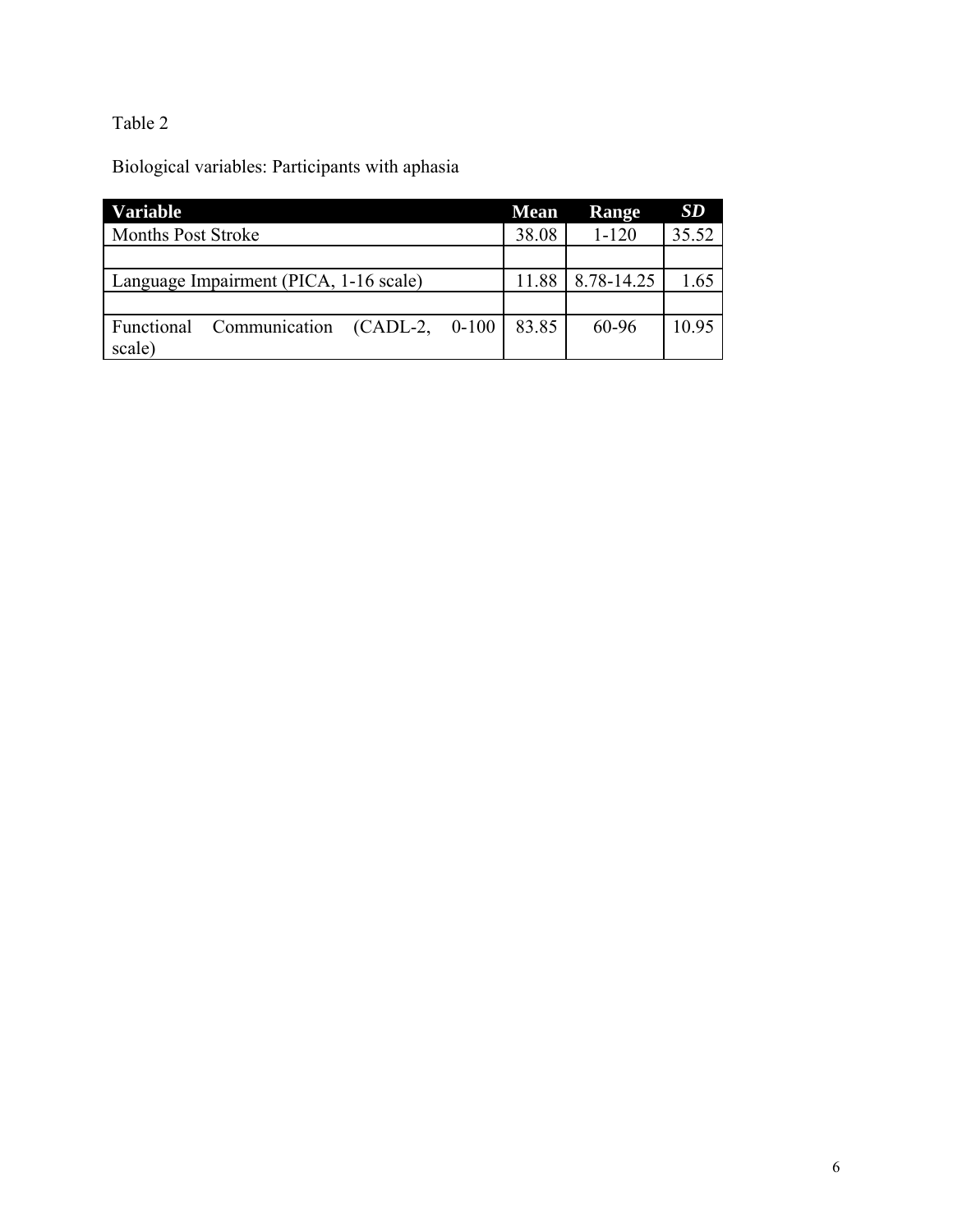Psychosocial variables: All participants

| Variable                  | <b>Mean</b> | Range      | SD     | <b>Difference</b>   |
|---------------------------|-------------|------------|--------|---------------------|
| Loneliness*               |             |            |        |                     |
| (RULS, 20-80 scale)       |             |            |        |                     |
| Participants with         | 45.27       | $23 - 67$  | 13.57  | $t(45) = 2.34, p =$ |
| aphasia                   |             |            |        | .024                |
| Normal controls           | 37.24       | $25 - 57$  | 8.88   |                     |
|                           |             |            |        |                     |
| Social Support            |             |            |        |                     |
| (ISSB, 40-200 scale)      |             |            |        |                     |
| Participants with         | 88.19       | $41 - 141$ | 24.80  | $t(45) = 1.87, p =$ |
| aphasia                   |             |            |        | .069                |
| Normal controls           | 76.52       | 59-112     | 15.92  |                     |
|                           |             |            |        |                     |
| Desired Control           |             |            |        |                     |
| (DCS-SF, 16-400 scale)    |             |            |        |                     |
| Participants with         | 213.69      | 137-269    | 34.08  | $t(45) = 1.29, p =$ |
| aphasia                   |             |            |        | .204                |
| Normal controls           | 225.05      | 188-276    | 23.95  |                     |
|                           |             |            |        |                     |
| <b>Recent Life Events</b> |             |            |        |                     |
| (RLCQ, 0-3545 scale)      |             |            |        |                     |
| Participants with         | 310.15      | 24-721     | 192.80 | $t(45) = 1.86, p =$ |
| aphasia                   |             |            |        | .069                |
| Normal controls           | 205.38      | $0 - 695$  | 191.06 |                     |

\* Difference between groups is statistically significant.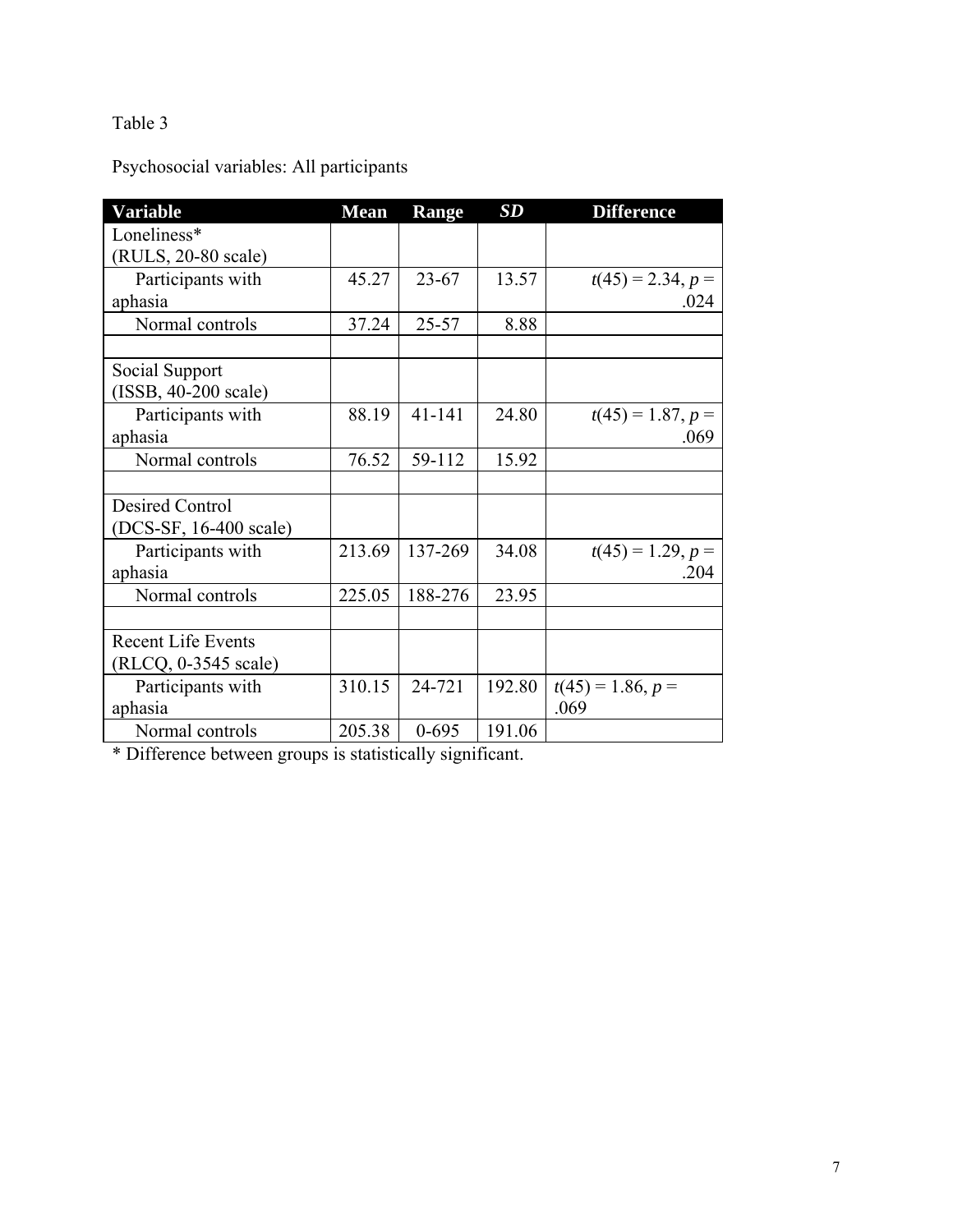Depression: All participants

| <b>Variable</b>                               |               |           |       |                           |
|-----------------------------------------------|---------------|-----------|-------|---------------------------|
| Severity of Depressive Symptomatology         |               | Range     | SD    | Difference                |
| $(SDS Index, 25-100 scale)$                   |               |           |       |                           |
| Participants with aphasia                     | 44.08         | 28-69     | 12.89 | $t(45) = 1.40, p =$       |
|                                               |               |           |       | .169                      |
| Normal controls                               | 39.43         | $25 - 55$ | 9.02  |                           |
|                                               |               |           |       |                           |
| Presence of Clinically Significant Depression |               |           |       | $\chi^2 = 1.76, p = .185$ |
| No Depression (SDS Index below 50)            | $\frac{0}{0}$ |           |       |                           |
| Participants with aphasia                     | 69            |           |       |                           |
| Normal controls                               | 86            |           |       |                           |
|                                               |               |           |       |                           |
| Presence of Depression (SDS Index above       | $\frac{0}{0}$ |           |       |                           |
| 50)                                           |               |           |       |                           |
| Participants with aphasia                     | 31            |           |       |                           |
| Normal controls                               | 14            |           |       |                           |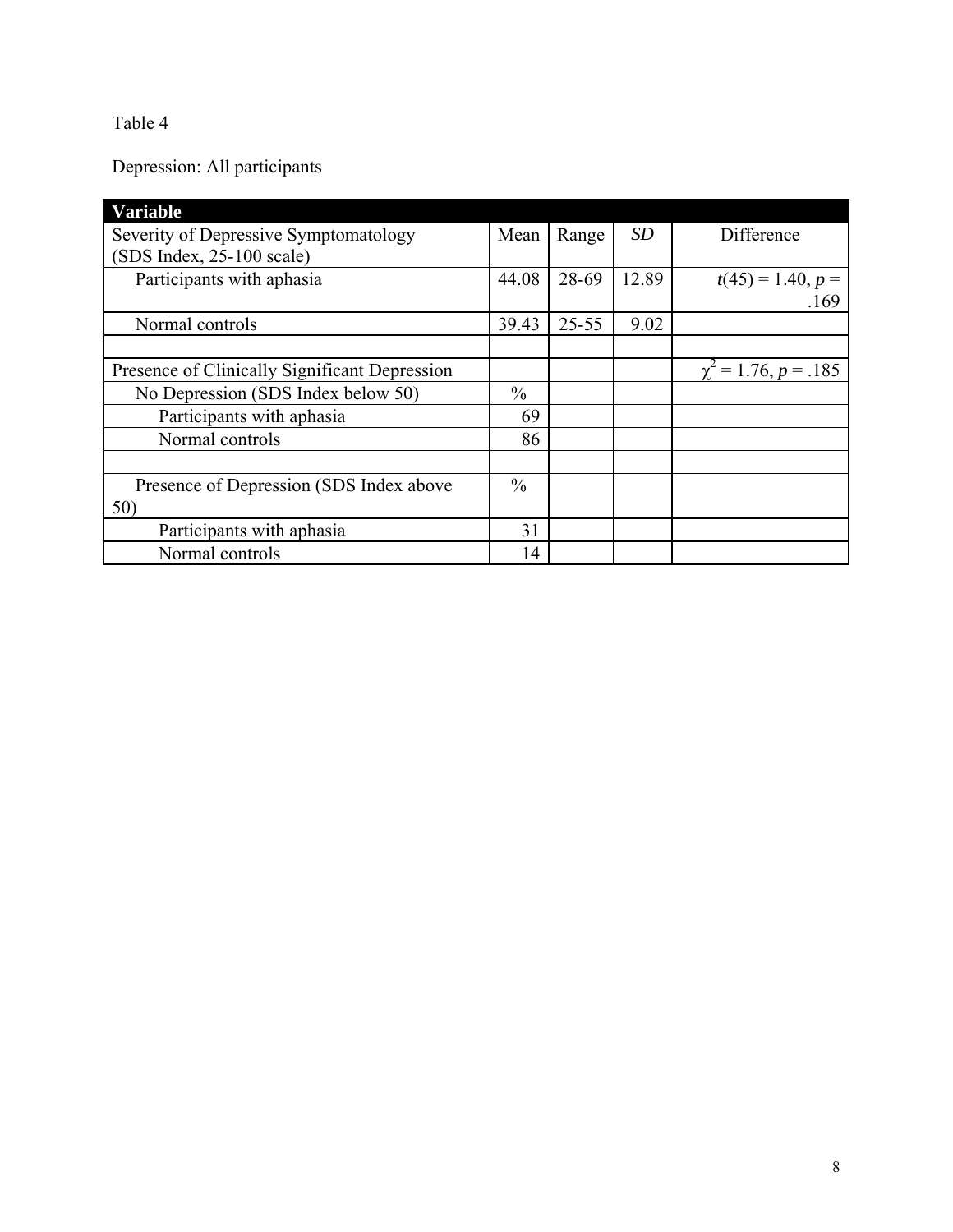Risk factors in severity of depressive symptomatology

| <b>Variable</b>                        | <b>Relationship with SDS Index</b>                  |
|----------------------------------------|-----------------------------------------------------|
| Demographic                            |                                                     |
| Age                                    |                                                     |
| Participants with aphasia              | $r = .19, p = .344$                                 |
| Normal controls                        | $r = -.17, p = .453$                                |
| Education                              |                                                     |
| Participants with aphasia              | $r = .26, p = .202$                                 |
| Normal controls                        | $r = -.18, p = .427$                                |
| Gender                                 |                                                     |
| Participants with aphasia              | $t(24) = .35, p = .733$                             |
| Normal controls                        | $t(19) = .41, p = .684$                             |
| <b>Marital Status</b>                  |                                                     |
| Participants with aphasia              |                                                     |
| Normal controls                        | $t(24) = .48, p = .637$<br>$t(19) = 1.21, p = .241$ |
| <b>Work Status</b>                     |                                                     |
| Participants with aphasia              |                                                     |
| Normal controls*                       | $t(24) = .71, p = .484$<br>$t(19) = 2.73, p = .013$ |
|                                        |                                                     |
| Biological (participants with aphasia) |                                                     |
| Months Post Stroke*                    | $r = .41, p = .040$                                 |
| Language Impairment*                   | $r = .44, p = .024$                                 |
| <b>Functional Communication</b>        | $r = .27, p = .186$                                 |
|                                        |                                                     |
| Psychosocial                           |                                                     |
| Loneliness                             |                                                     |
| Participants with aphasia*             | $r = .73, p = .000$                                 |
| Normal controls*                       | $r = .67, p = .001$                                 |
| Social Support                         |                                                     |
| Participants with aphasia              | $r = .02, p = .932$                                 |
| Normal controls                        | $r = -.42, p = .061$                                |
| Desired Control                        |                                                     |
| Participants with aphasia              | $r = -.32, p = .113$                                |
| Normal controls                        | $r = -01, p = 0.993$                                |
| <b>Recent Life Events</b>              |                                                     |
| Participants with aphasia              | $r = .12, p = .556$                                 |
| Normal controls                        | $r = .31, p = .168$                                 |

\*Factor is statistically significant.